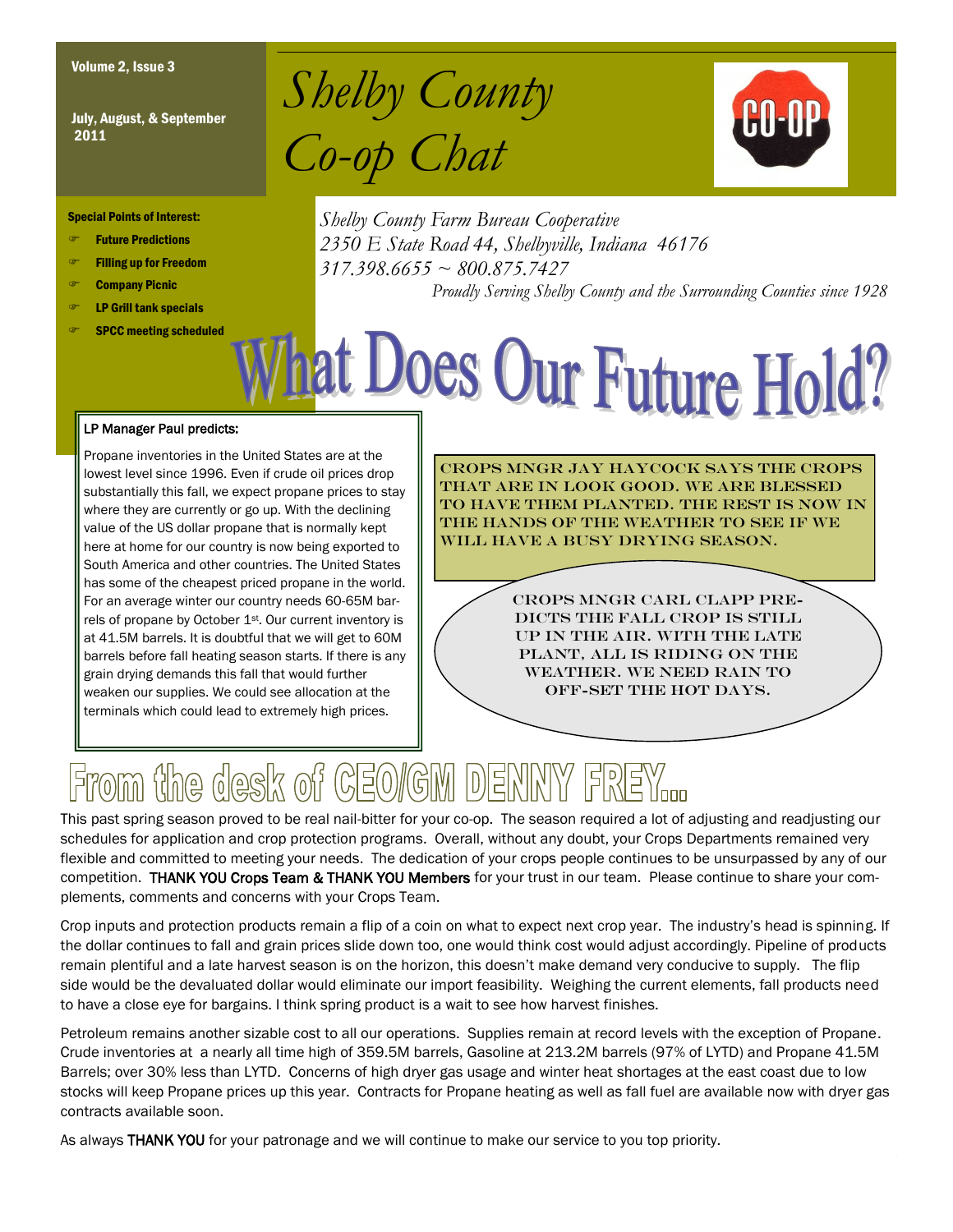



*(Co-op office closed)*

## *Fill Up For Freedom*

All-American Fuels supporting All-American Troops! Friday, June 24, 2011 was the day to show your support for the Shelbyville National Guard. Shelby County Co-op and CountryMark donated 50 cents for

each gallon of fuel sold at three (3) local CountryMark Fueling Stations: Bonded Oil, 215 East Broadway, Shelbyville; McCalip's Service, 12740 E Southeastern Ave, Fairland; and United Energy, 11650 N State Road 9, Fountaintown, IN. The National Guard defends our country and our people every day. This is a small way to show them how much we appreciate their service.

Several personnel from the Shelbyville National Guard Armory were at each location to visit with everyone that stopped and handed out American flags to display on the vehicles. There was 7455 gallons of All-American CountryMark Fuel sold and \$5054.00 was raised for the Family Readiness Groups.

Friday evening, Shelby County Co-op sponsored a dinner for all the workers. Steve Lancaster, retired Army JAG Officer, spoke to the group on the some of the sacrifices the military family must endure. The military spend a lot of time away from their families and how important the support of community is when families are separated.

Across the State of Indiana, Fill Up For Freedom was held by CountryMark and the local member co-ops of: Harvestland Co-op, Jackson-Jennings Co-op, Shelby County Co-op and White River Co-op. "It was wonderful opportunity for us to share with the community our unique story about how CountryMark fuels are made from 100% American crude oil," said Bill Ryle, CountryMark Business Development Manager. "We start with Illinois Basin crude oil; refine it at our refinery in Mt. Vernon, Indiana; and deliver it to communities throughout the state in the form of high quality gasoline and diesel fuels. It's energy security. It's American jobs. It's a great American success story."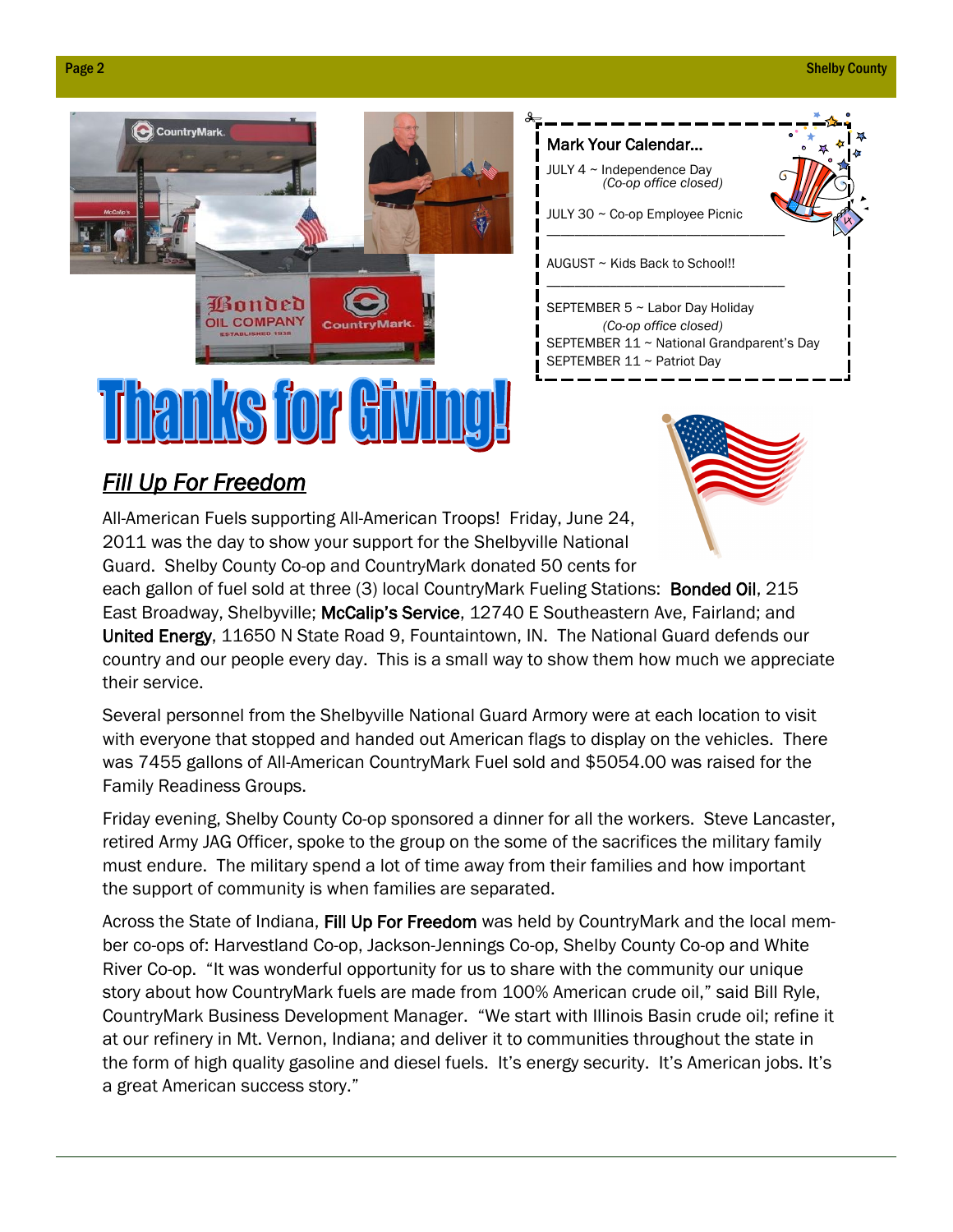### Can't Wait for the Picnic

All Shelby County Co-op employees, full and part time, are being treated to a weekend of camping and day at the Ceraland outdoor park and facility on July 30.



Their families have been invited to participate in fishing, 3-on-3 basketball, skeet shooting, mini-golf tourney, outdoor movie, swimming, lunch, dinner and giveaways.

If employees have not sent in their registration forms to Tina, you have a limited time to get in your count for lunch and dinner. Some camping spots are still available.

Shelby County Co-op is looking forward to enjoying the day with our employees and their families!

> AUGUST Lynet Timmons John Wickliff Rickey Badgley

Ace will close at 3:30 on Saturday July 30 so those employees can attend. We thank our loyal customers for their understanding.

# \*\*\*\*\*\*\*

☆ Tangody Fewell (LP office  $\frac{1}{\sqrt{2}}$ manager) & husband, Kris, wel- $\frac{a}{x}$ comed a baby boy ~ Jacob ☆  $\frac{1}{\sqrt{2}}$ Hunter Fewell on June 14,  $\frac{1}{\sqrt{2}}$ 2011. 8 lbs 1 oz—21.5 inches long!  $\frac{1}{\sqrt{2}}$  $\frac{1}{\sqrt{2}}$ Big sisters are proud too! ☆ \*\*\*\*\*\*\*\*\*\*\*\*\*\*\*\*\*\*

### FOR SALE

4,000 gallon freshly painted, mild steel, horizontal tank to be used for water, fertilizer, or petroleum products. \$2500.00 or best offer. Call office for more details or to make an offer. 317-398-6655.

#### JULY

 $\star$ 

☆

Denny Frey Delores DeMott Taylor Branstetter Kevin Gobel Becky Margison Carl Clapp Brian England Jill Hammersmith Luke Abbott Tracy Krise Bob Lawson

### **SEPTEMBER**

Jim Robertson Scott Zufall Teresa Robertson Sandy Rush Mike Gibson Thad Brewer Jim Fleener Mike Fisher Bobby Spaeth



# FILL YOUR GRILL IN JULY & AUGUST!

~~~~~~~~~~~~~~~

ACE Hardware special for July and August…

- Get a punch card at the ACE checkout counter
- Fill your 20 lb LP grill tank 3 times in July and August
- Get your 4 fill for only \$5.00

See your ACE sales person for more details